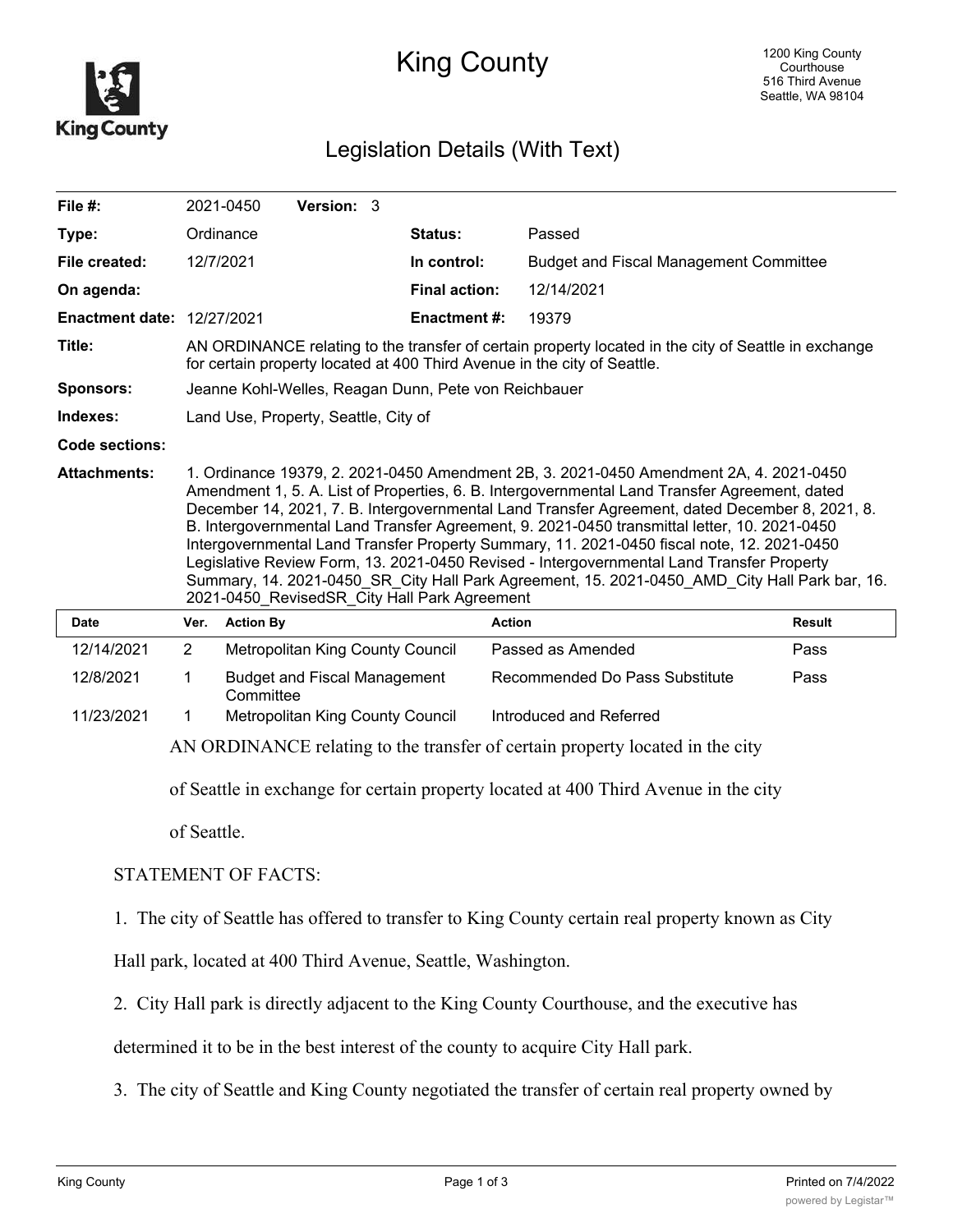King County in exchange for City Hall park.

4. The city's use of the properties listed on Attachment A to this ordinance shall be limited by covenants, which hall run with the land for the benefit of the public, so that such properties shall continue to be used for either public open space, park or recreation and community facility purposes.

5. In accordance with chapter 39.33 RCW and K.C.C. 4.56.140.A., the county may dispose of county real property to another governmental agency and may acquire property for the county from another governmental agency by negotiation, upon such terms as may be agreed upon and for such consideration as may be deemed by the county to be adequate.

BE IT ORDAINED BY THE COUNCIL OF KING COUNTY:

SECTION 1. **Findings:** It is in the interest of the county to enter into an intergovernmental land transfer agreement substantially in the form of Attachment B to this ordinance and to acquire City Hall park.

SECTION 2. The executive is authorized to convey the property listed on Attachment A to this ordinance to the city of Seattle consistent with the terms set forth in an intergovernmental land transfer agreement substantially in the form of Attachment B to this ordinance and to take all actions necessary to implement the terms of the intergovernmental land transfer agreement.

SECTION 3. The executive shall facilitate a public process before any change in use of City Hall park in order to determine the ultimate use and programming of City Hall park and shall transmit a report describing engagement with neighborhood groups, business organizations and service providers in the area surrounding City Hall park and the results and recommendations of that public process. The executive should electronically file the report with the clerk of the council, who shall retain an electronic copy an provide an electronic copy to all councilmembers.

SECTION 4. The King County executive is hereby authorized to execute an intergovernmental land transfer agreement substantially in the form of Attachment B to